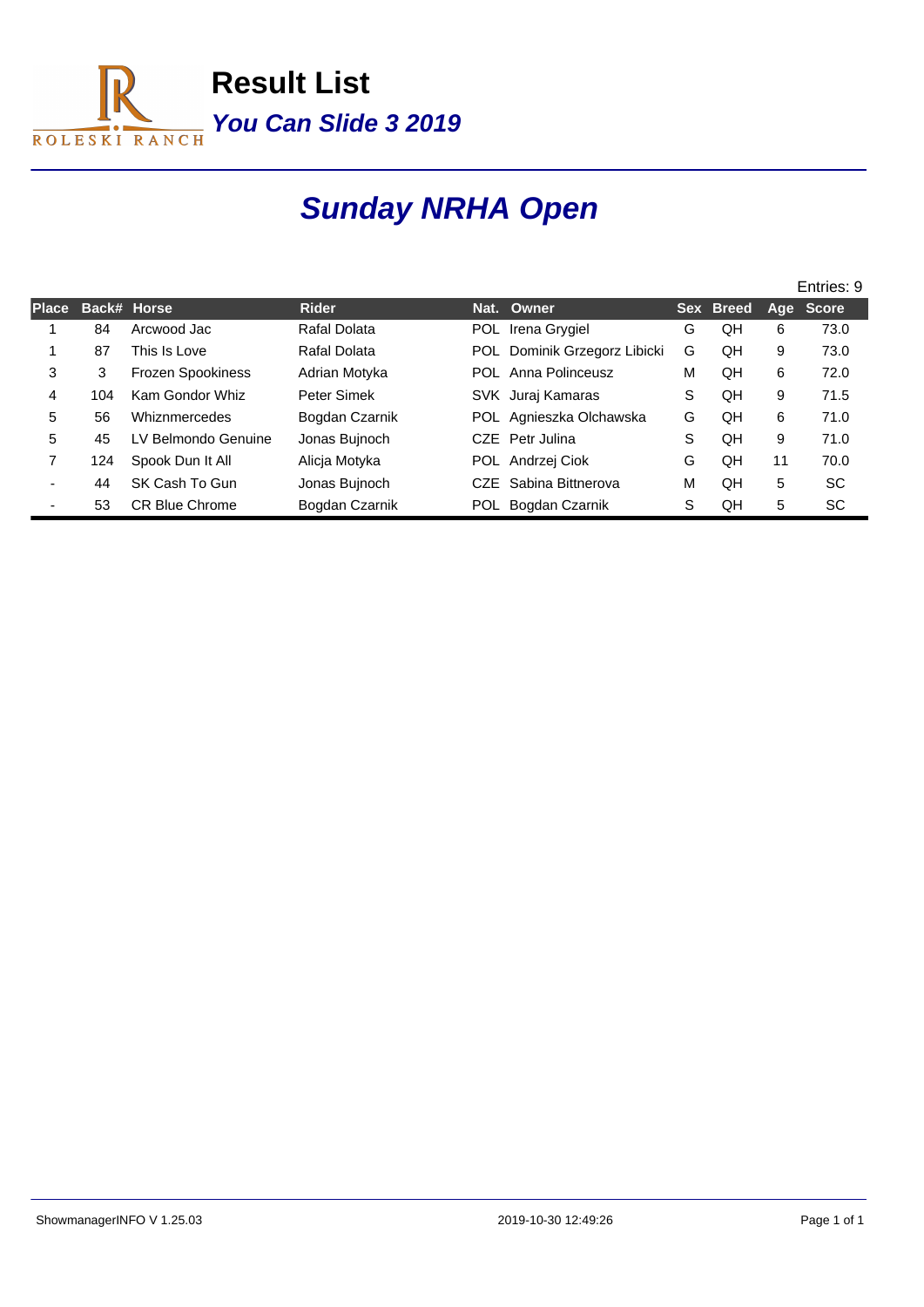

# **Sunday AQHA Reining Open Senior**

|    |                   |                          |                |                   |                              |   |                     | Entries: 5 |      |  |  |
|----|-------------------|--------------------------|----------------|-------------------|------------------------------|---|---------------------|------------|------|--|--|
|    | Place Back# Horse |                          | <b>Rider</b>   | Nat. Owner        |                              |   | Sex Breed Age Score |            |      |  |  |
|    | 87                | This Is Love             | Rafal Dolata   |                   | POL Dominik Grzegorz Libicki | G | QΗ                  | 9          | 73.0 |  |  |
|    | 84                | Arcwood Jac              | Rafal Dolata   | POL Irena Grygiel |                              | G | QΗ                  | 6          | 73.0 |  |  |
| 3  | 3                 | <b>Frozen Spookiness</b> | Adrian Motyka  |                   | POL Anna Polinceusz          | м | QH                  | 6          | 72.0 |  |  |
|    | 56                | Whiznmercedes            | Bogdan Czarnik |                   | POL Agnieszka Olchawska      | G | QH                  | 6          | 71.0 |  |  |
| 5. | 124               | Spook Dun It All         | Alicia Motyka  | POL Andrzej Ciok  |                              | G | QΗ                  | 11         | 70.0 |  |  |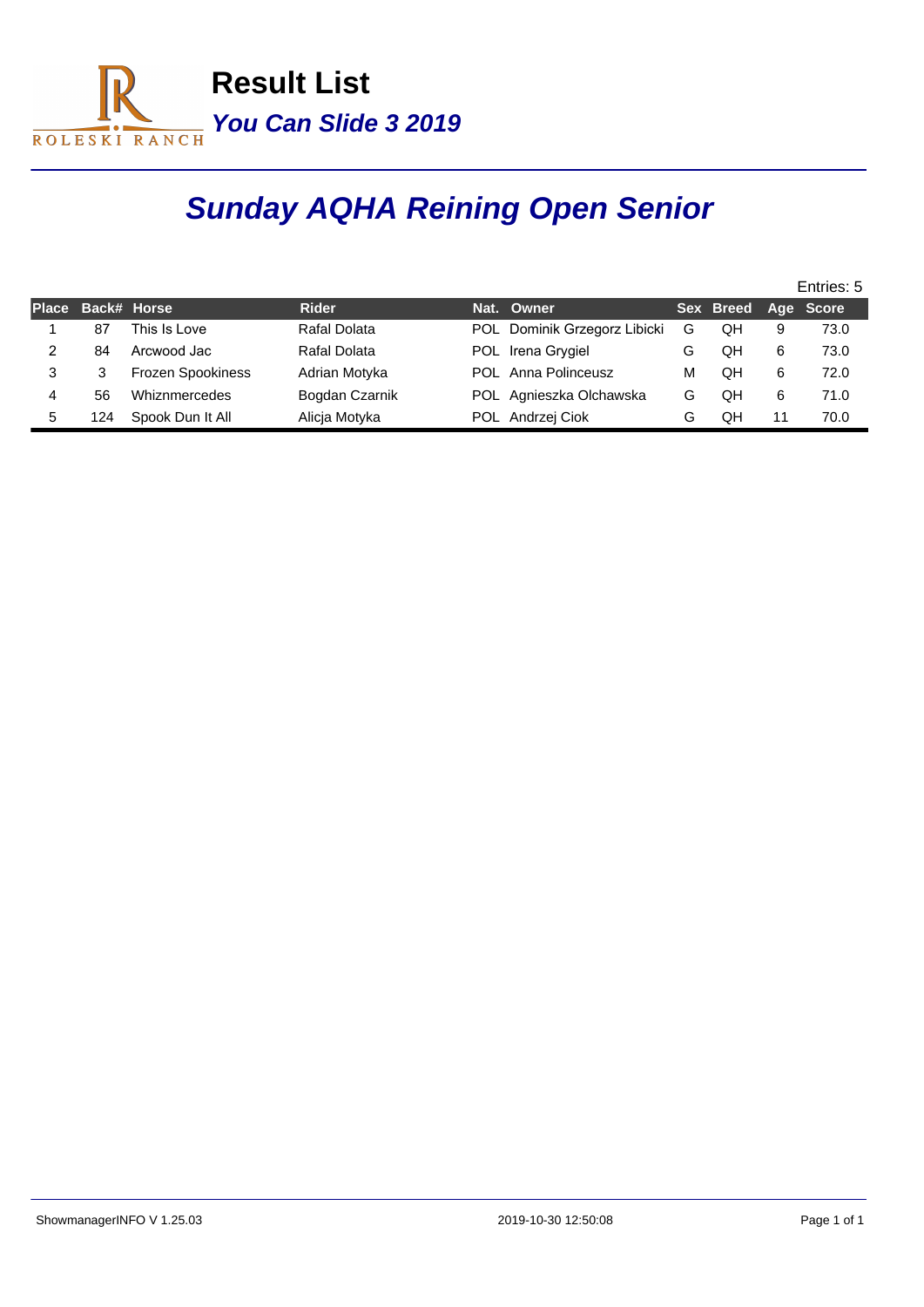

# **Sunday All Breed Reining Senior Open**

|                          |                   |                     |                |                         |                     | Entries: 3 |      |  |  |
|--------------------------|-------------------|---------------------|----------------|-------------------------|---------------------|------------|------|--|--|
|                          | Place Back# Horse |                     | <b>Rider</b>   | Nat. Owner              | Sex Breed Age Score |            |      |  |  |
|                          | 124               | Spook Dun It All    | Alicja Motyka  | POL Andrzej Ciok        | QΗ                  |            | 70.0 |  |  |
|                          | 61                | <b>Guns At Nite</b> | Natalia Nagiec | POL Agnieszka Olchawska | OН                  |            | 67.0 |  |  |
| $\overline{\phantom{a}}$ | 22                | Dry Little Smartin  | Viktor Valenta | CZE Eva Novackova       | QΗ                  | 16         | SC   |  |  |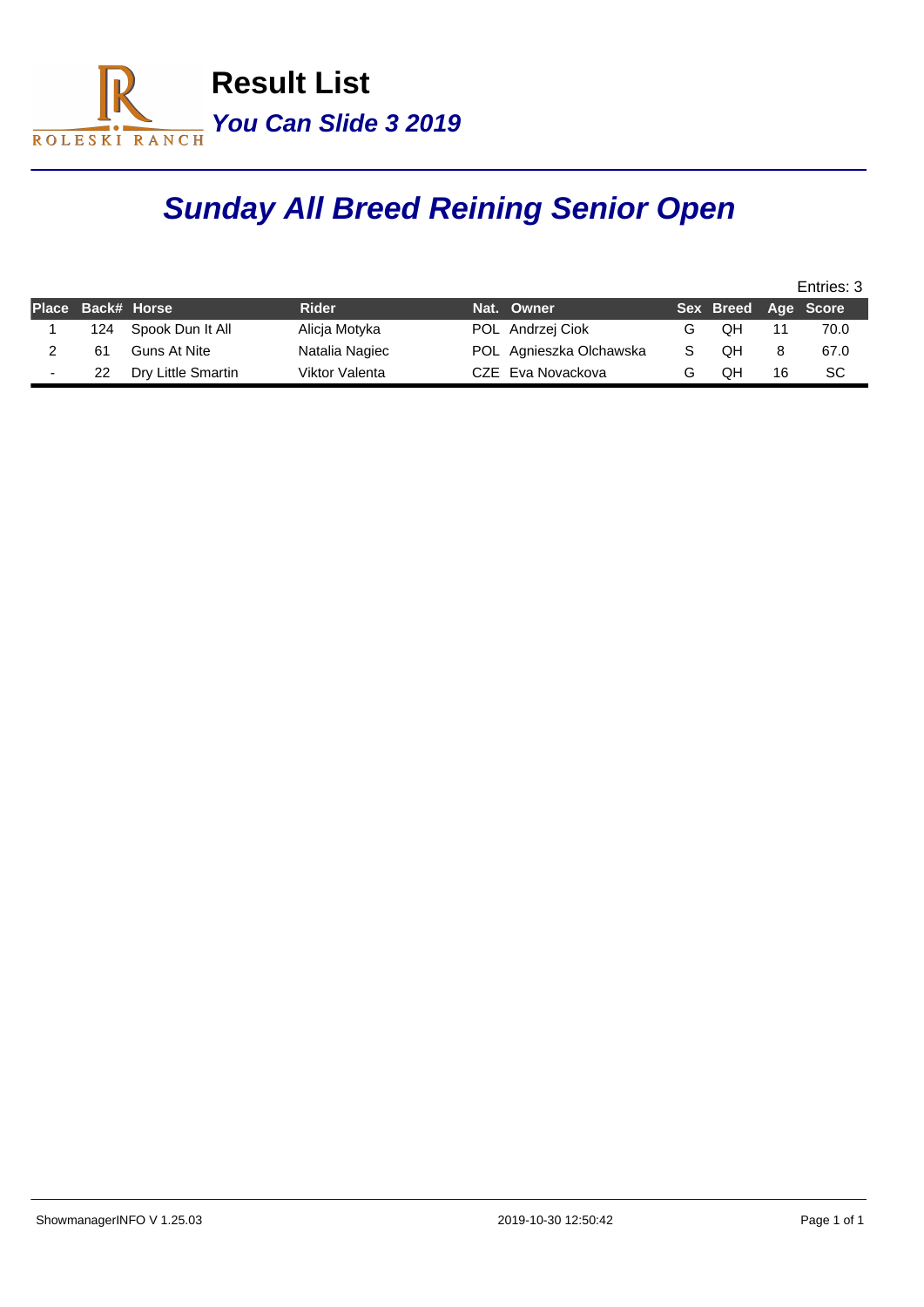#### **NRHA JUDGES SCORE CARD**

Judge Rick LeMav (Judge 1)

| Event          |      | You Can Slide 3 2019                                                                                              |                |                                      |    |                                    |           |                       |     | Date 10/27/2019 Class Sunday NRHA Open / Reining Senior Open |              | Pattern 12   |
|----------------|------|-------------------------------------------------------------------------------------------------------------------|----------------|--------------------------------------|----|------------------------------------|-----------|-----------------------|-----|--------------------------------------------------------------|--------------|--------------|
|                |      | MANEUVERS SCORES: - 1 1/2 Extremely Poor -1 Very Poor -1/2 Poor 0 Correct +1/2 Good +1 Very Good +1 1/2 Excellent |                |                                      |    |                                    |           |                       |     |                                                              |              |              |
|                |      | MANEUVER<br><b>DESCRIPTION</b>                                                                                    | Stop<br>Backup | <b>RS</b>                            | LS | $\frac{\mathsf{LC}}{\mathsf{lls}}$ | RC<br>IIs | <b>RRB</b>            | LRB | <b>RD</b><br>Stop                                            | PENALTY      |              |
|                |      | <b>MANEUVER</b>                                                                                                   | $\mathbf{1}$   | 2                                    | 3  |                                    | 5         | 6                     | 7   | 8                                                            | <b>TOTAL</b> |              |
| <b>DRAW</b>    | EXH# | PENALTY                                                                                                           |                | 12                                   |    |                                    |           |                       |     |                                                              |              | <b>SCORE</b> |
| 1              | 45   | SCORE                                                                                                             |                | $^{+}$<br>$\boldsymbol{\mathcal{Z}}$ |    |                                    |           |                       |     |                                                              | 12           |              |
| <b>DRAW</b>    | EXH# | PENALTY                                                                                                           |                |                                      |    |                                    |           |                       |     |                                                              |              | <b>SCORE</b> |
| $\overline{c}$ | 87   | SCORE                                                                                                             |                |                                      |    | $+2/2$                             |           |                       | 'g  |                                                              |              |              |
| <b>DRAW</b>    | EXH# | PENALTY                                                                                                           |                |                                      |    |                                    |           |                       |     |                                                              |              | <b>SCORE</b> |
| 3              | 104  | <b>SCORE</b>                                                                                                      | H/2            | $+1$                                 |    |                                    |           | $+$<br>$\overline{2}$ |     |                                                              |              |              |
| <b>DRAW</b>    | EXH# | PENALTY                                                                                                           |                |                                      |    |                                    |           |                       |     |                                                              |              | <b>SCORE</b> |
| 4              | 53   | <b>SCORE</b>                                                                                                      |                |                                      | R  |                                    |           |                       |     |                                                              |              |              |
| <b>DRAW</b>    | EXH# | PENALTY                                                                                                           |                |                                      |    |                                    |           |                       |     |                                                              |              | <b>SCORE</b> |
| 5              | 22   | <b>SCORE</b>                                                                                                      |                |                                      |    |                                    |           |                       |     |                                                              |              |              |
| <b>DRAW</b>    | EXH# | PENALTY                                                                                                           |                | У2                                   |    | り                                  |           |                       |     |                                                              |              | <b>SCORE</b> |
| 6              | 61   | <b>SCORE</b>                                                                                                      |                | 2                                    |    |                                    |           |                       |     |                                                              |              |              |
| <b>DRAW</b>    | EXH# | PENALTY                                                                                                           |                |                                      |    |                                    |           |                       |     |                                                              |              | SCORE        |
|                |      | <b>SCORE</b>                                                                                                      |                |                                      |    |                                    |           |                       |     |                                                              |              |              |
| <b>DRAW</b>    | EXH# | PENALTY                                                                                                           |                |                                      |    |                                    |           |                       |     |                                                              |              | <b>SCORE</b> |
|                |      | SCORE                                                                                                             |                |                                      |    |                                    |           |                       |     |                                                              |              |              |
| <b>DRAW</b>    | EXH# | PENALTY                                                                                                           |                |                                      |    |                                    |           |                       |     |                                                              |              | SCORE        |
|                |      | SCORE                                                                                                             |                |                                      |    |                                    |           |                       |     |                                                              |              |              |
| <b>DRAW</b>    | EXH# | PENALTY                                                                                                           |                |                                      |    |                                    |           |                       |     |                                                              |              | <b>SCORE</b> |
|                |      | SCORE                                                                                                             |                |                                      |    |                                    |           |                       |     |                                                              |              |              |

But De

Judge's Signature

Created by ShowmanagerINFO V 1.25.03 (01:16:56)